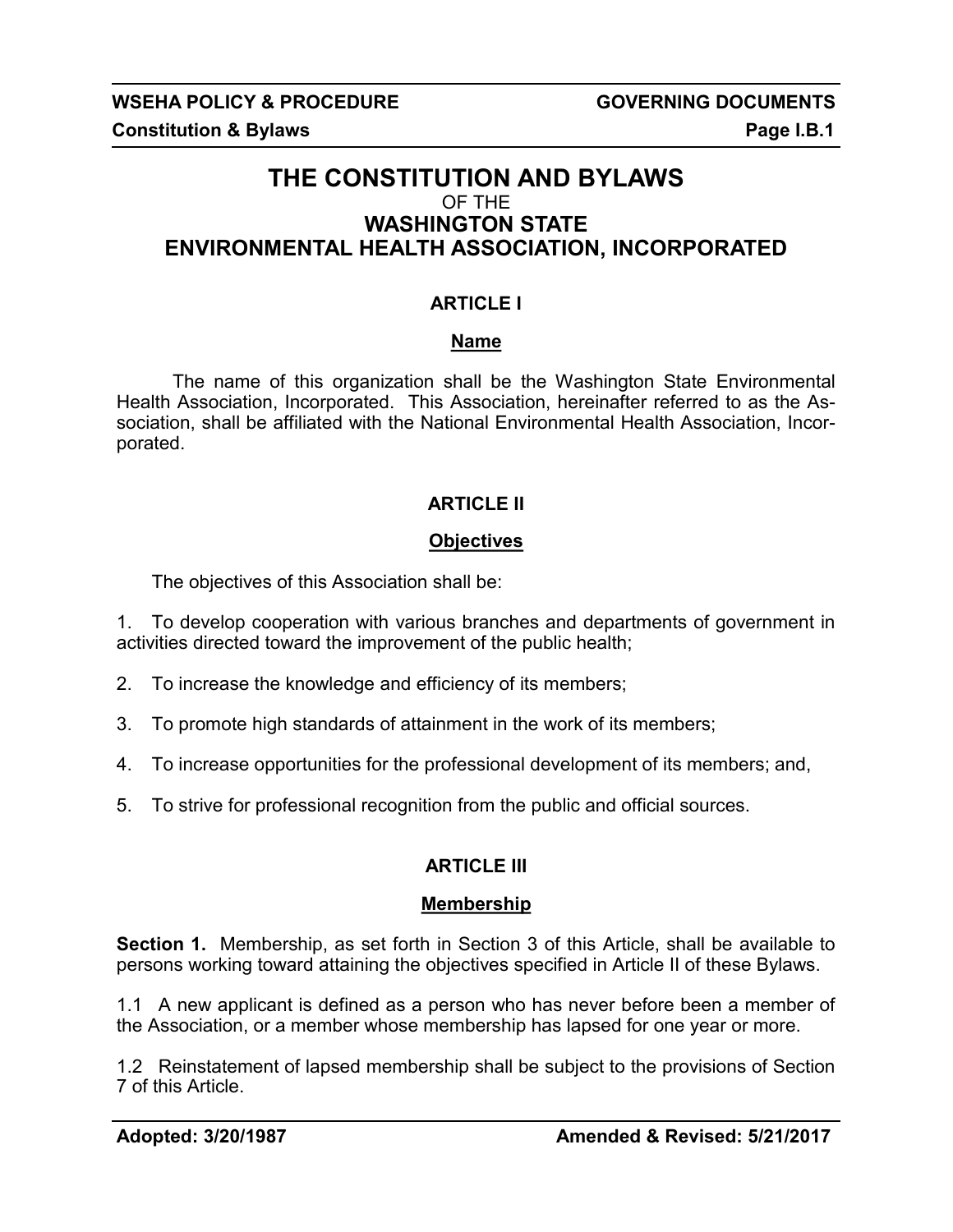**Section 2.** All persons, with the exception of subscribing members and persons petitioning for subscribing membership, shall pledge their allegiance to the following Code of Ethics and said Code of Ethics shall hereinafter become part of the requirements for membership in the Washington State Environmental Health Association, Inc. By accepting membership, all members, make this pledge.

### **Code of Ethics**

*"As a member of the Washington State Environmental Health Association, Inc., I acknowledge:*

*"That I have an obligation to the sciences and arts for the advancement of public health. I will uphold the standards of my profession, continually search for truths and disseminate my findings; and I will strive to keep myself fully informed of the developments in the field of public health.*

*"That I have an obligation to the public whose trust I hold and I will endeavor to the best of my ability to guard their interests honestly and wisely.*

*"That the enjoyment of the highest attainable standard of health is one of the fundamental rights of every human being without distinction of race, religion, cultural background, economic or social condition.*

*"That, being loyal to my profession, I will uphold the Constitution and By-Laws of the Washington State Environmental Health Association, Inc. and will at all times conduct myself in a manner worthy of my profession. My signature hereon constitutes a realization of my personal responsibility to actively discharge these obligations."*

**Section 3.** There shall be eight (8) categories of membership as follows.

3.1 **Regular Membership**. Regular membership is open to those individuals who are active, or have been active, in the field of environmental health and who have completed a bachelors degree at an accredited college or university. Regular membership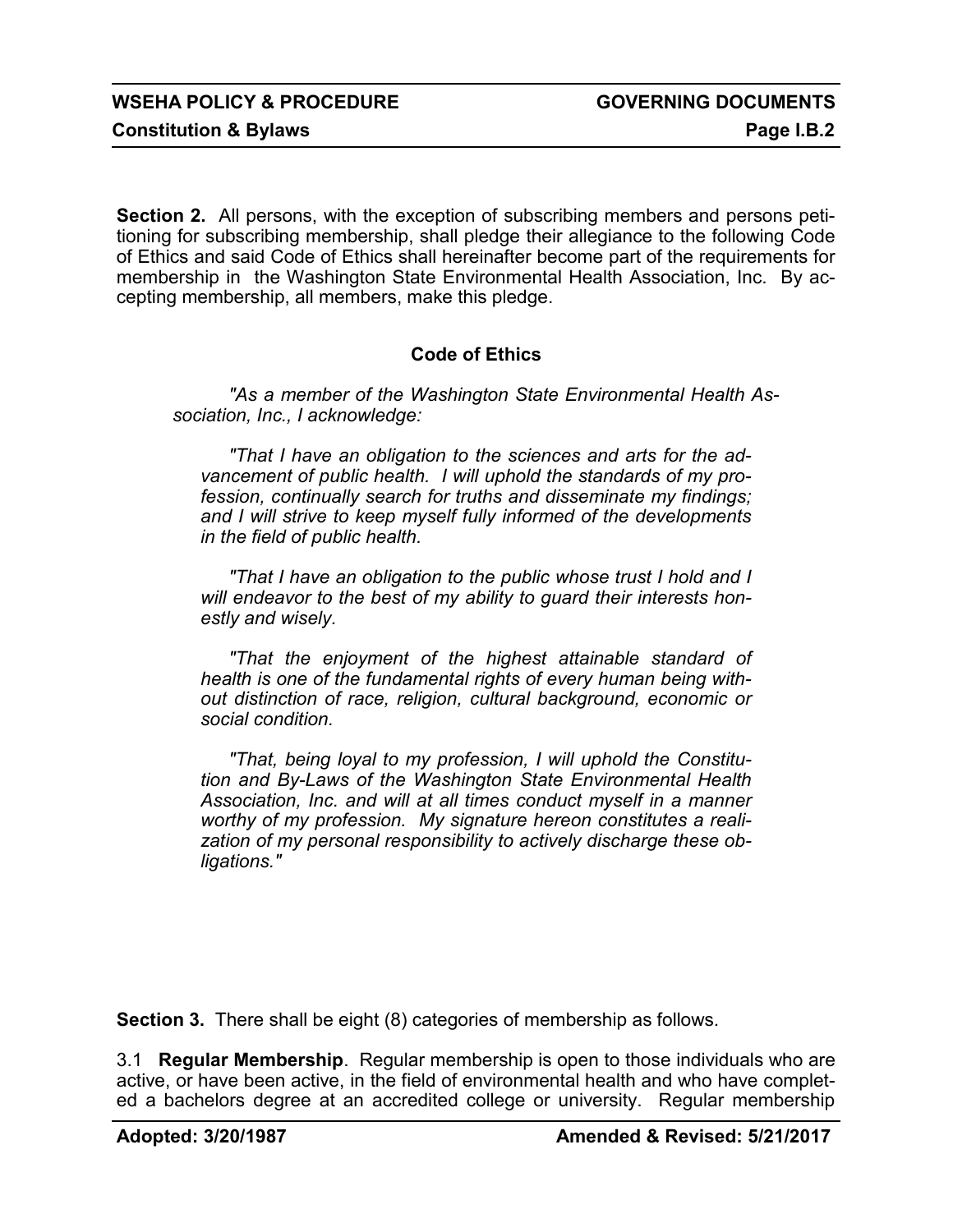# WSEHA POLICY & PROCEDURE **All the COVERNING DOCUMENTS**

### **Constitution & Bylaws Constitution & Bylaws**

may be granted by the Board to an individual, who is otherwise qualified except for the attainment of an academic degree, who has obtained such training and experience as may be deemed equivalent by the Membership Committee.

3.2 **Associate Membership.** Associate membership is offered to individuals who are active in the field of environmental health in a paraprofessional capacity or who are active in a related field but who do not meet the requirements for active membership.

3.3 **Student Membership.** Student membership is available to those individuals working full time toward a degree in environmental health, sanitary science, public health, or a related academic discipline. If the individual is less than a full-time student, the President of the Association may authorize student membership status on the recommendation of the Membership Committee.

3.4 **Emeritus Membership.** Emeritus membership status may be awarded to a retired regular member, upon application, provided he/she has been a member of the Association for at least five (5) years immediately prior to retirement and has accrued at least twenty (20) years of environmental health service or has retired due to disability. The Board of Directors may waive years of environmental health service in consideration for years of service to the Association.

3.5 **Honorary Membership**. Honorary membership may be conferred upon any person or persons for distinguished achievement or service in the field of environmental health or public benefit by two- thirds vote of the Board.

3.6 **Affiliate Membership.** Affiliate membership is offered at the discretion of the Board to organizations or associations with purposes and interests similar to, and goals and programs compatible with, those of this Association. An affiliate membership authorizes an organization or association to pay the membership registration rate for one representative per Association training event.

3.7 **Sustaining Membership.** Sustaining membership is offered at the discretion of the Board to those individuals, firms or organizations, who have interests and objectives compatible with those of this Association. Sustaining members shall be offered to be listed on the Association's web site. A sustaining membership authorizes a firm or organization to pay the membership registration rate for up to four representatives per Association training event.

3.8 **Subscribing Membership.** Subscribing membership is offered to individuals from out of state or those who are otherwise not eligible for other categories of membership who desire to subscribe to the WSEHA Newsletter and receive announcements from the Association.

**Section 4.** There shall be an annual dues assessed of all members except as herein provided.

4.1 Annual dues for the various categories of membership shall be as follows except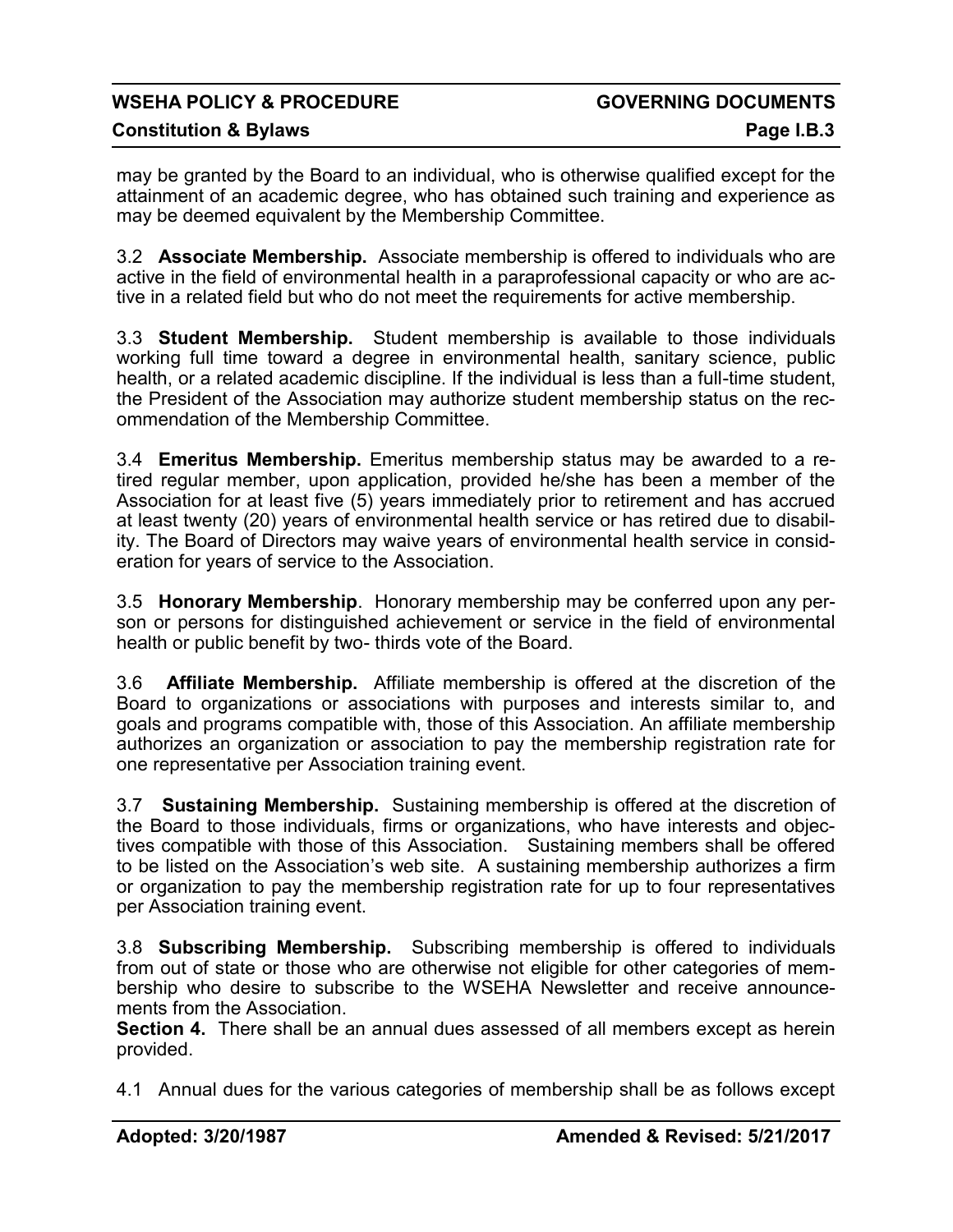**Constitution & Bylaws Constitution & Bylaws** 

that the Board of Directors may waive the dues for affiliate members in cases were there is a reciprocal relationship with another organization or association in which this Association is not charged membership dues.

4.2 The annual dues shall be payable with the application for membership to the Association. Membership is for one year.

**Section 5.** The Executive Secretary shall determine the category of membership for each applicant, and the amount of dues to be paid. If in doubt regarding the appropriate category of membership, the Executive Secretary shall refer the application to the Membership Committee. Questions regarding decisions of the Executive Secretary or Membership Committee may be appealed to the Board of Directors.

**Section 6.** The Executive Secretary shall ensure that any member whose annual dues payment is two months delinquent is provided a second notice.

**Section 7.** A lapsed membership may be reinstated by paying the full membership dues. The annual fee will not be prorated.

**Section 8.** To reinstate a lapsed membership for the purpose of maintaining the original joining date, the member must pay all of the back dues for the category of membership selected by the member at the time of reinstatement. If back dues are not paid, then the joining date starts over again with the current date, however original membership identification number remains the same. Members may appeal this decision to the Board of Directors.

## **ARTICLE IV**

## **Districts**

For the purposes of defining district areas of representation, the State shall be divided into five regions composed of the following counties: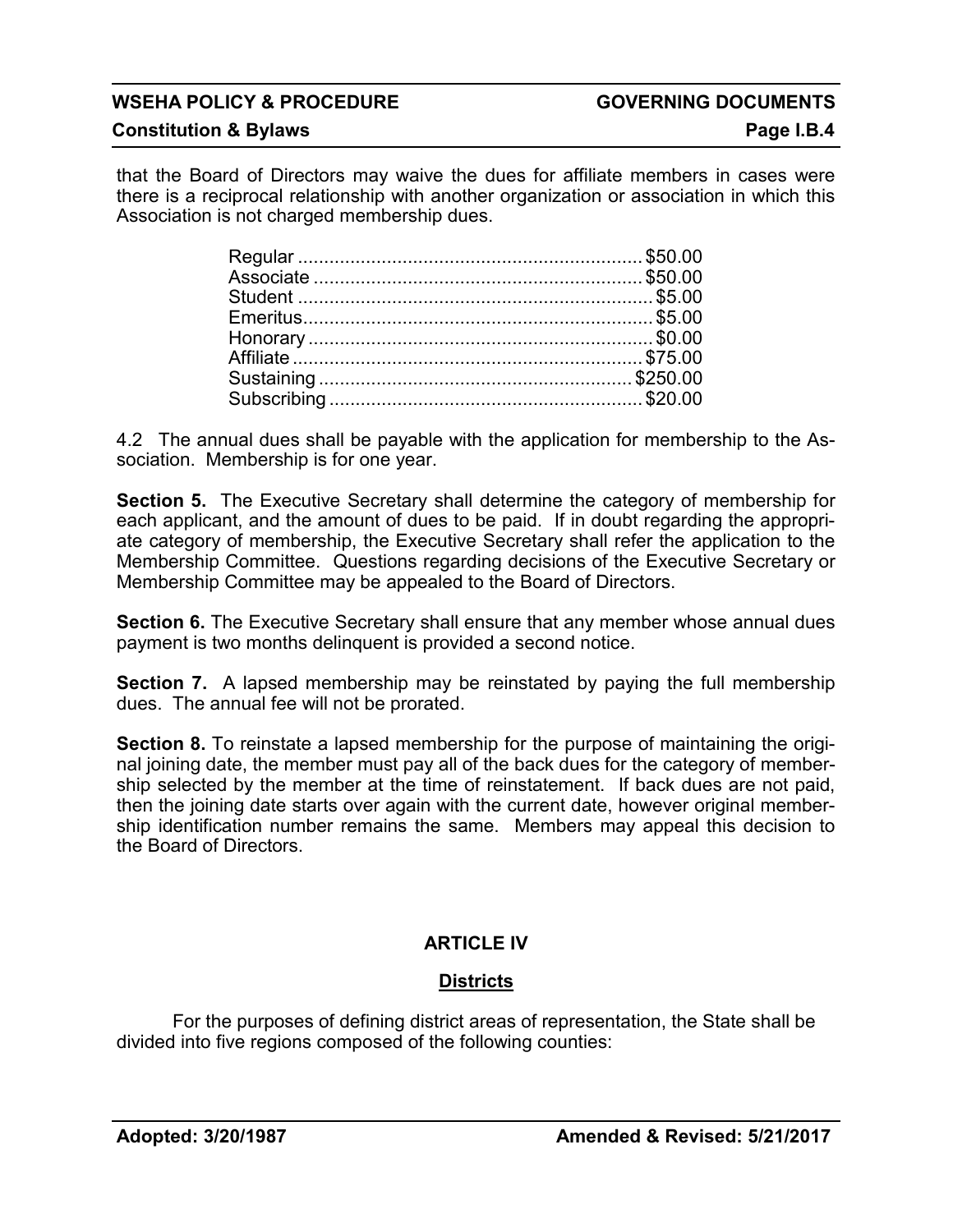## **WSEHA POLICY & PROCEDURE GOVERNING DOCUMENTS Constitution & Bylaws Page I.B.5**

Clark **Cowlitz** Grays Harbor Lewis Pacific Pierce Skamania **Thurston** Wahkiakum

Island King San Juan **Skagit Snohomish Whatcom** 

Adams Benton Chelan Columbia Douglas Grant Franklin Kittitas Klickitat Okanogan Walla Walla



Clallam Jefferson Kitsap Mason

## **ARTICLE V**

### **Officers**

**Section 1.** The officers of the Association shall be a President, a President-Elect, an Immediate Past President, a Secretary, and a Treasurer. These officers must be active members in good standing of the Association.

**Section 2.** All officers shall be elected by a majority of the votes cast by the regular, associate and emeritus members who are in good standing in accordance with these Bylaws.

**Section 3.** Term of Office.

3.1 The term of office for all officers shall be as follows.

a. For the President, President-Elect, and Immediate Past President the term of office shall be for a period of one (1) year, or until successors have been duly elected or appointed in accordance with these Bylaws.

b. For the Secretary and Treasurer, the term of office shall be for a period of two (2) years, or until successors have been duly elected or appointed in accordance with these Bylaws.

3.2 The term of office for President, President-Elect and Immediate Past President shall begin at the conclusion of the annual meeting of the Association and terminate at the end of the succeeding annual meeting.

3.3 The term of office for Secretary shall begin at the conclusion of the annual meeting of even years and terminate at the end of the annual meeting on the next succeeding even year.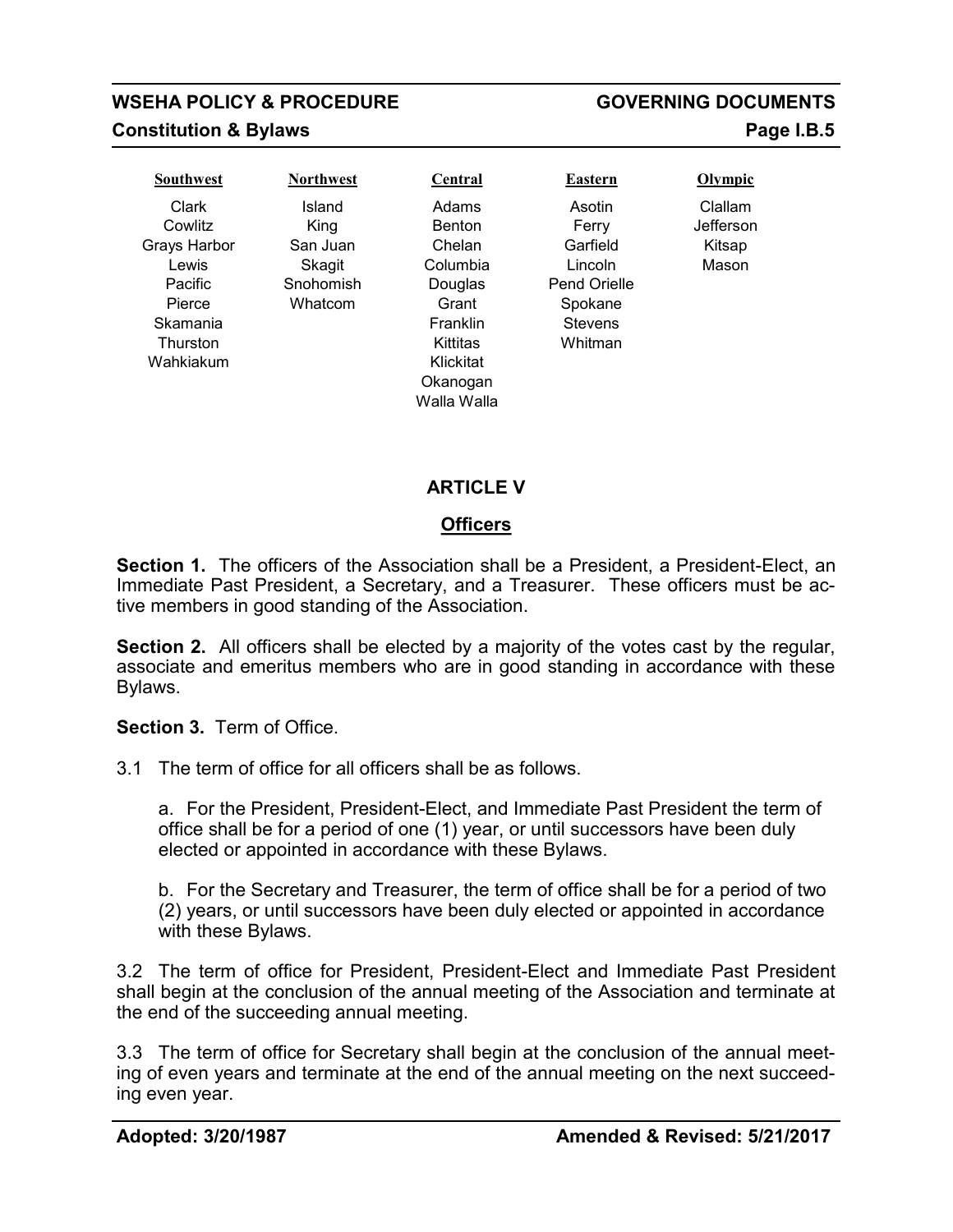3.4 The term of office for Treasurer shall begin at the conclusion of the annual meeting of odd years and terminate at the end of the annual meeting on the next succeeding odd year.

### **Section 4.** Vacancies.

4.1 In the event of a vacancy in the office of President, the President-Elect shall assume the duties of that office.

4.2 In the event of a vacancy in the office of President-Elect an election shall be held to fill this vacancy. If this vacancy occurs during the first six (6) months of the President-Elect's term of office, a special election shall be held to fill this vacancy. Otherwise the vacancy in the President-Elect shall be voted on during the next regular election.

4.3 In the event of a vacancy in any office other than the President, Immediate Past President, or President-Elect, a member of the Association shall be appointed by the Board to hold such office until the next regular election, at which time a member shall be elected to serve the remaining portion of any unexpired term created by such a vacancy.

### **ARTICLE VI**

### **Duties of Officers**

**Section 1.** The duties of officers shall be such as are implied by their respective titles and which usually pertain to the respective titles and which usually pertain to the respective offices, together with such other duties as are specified in these Bylaws, or may from time to time be delegated to them by the Board.

**Section 2.** The President shall be chairperson of the Board of Directors, preside at the annual business meeting of the Association, and perform other duties as prescribed by the Bylaws.

**Section 3.** The President-Elect shall appoint the various committee chair-persons required by these Bylaws; and shall be in charge of coordinating their activities. The President-Elect shall preside at all meetings in the absence of the President. The President-Elect shall be responsible for orientation of regional Vice Presidents and to insure that regional meetings are scheduled. The President-Elect may assume the title of Association Vice President.

**Section 4.** The Secretary shall keep full records of all proceedings of the Association, have custody of all records and papers belonging to it, unless otherwise provided for, notify in writing all officers of their election, give notice of the time and place of meet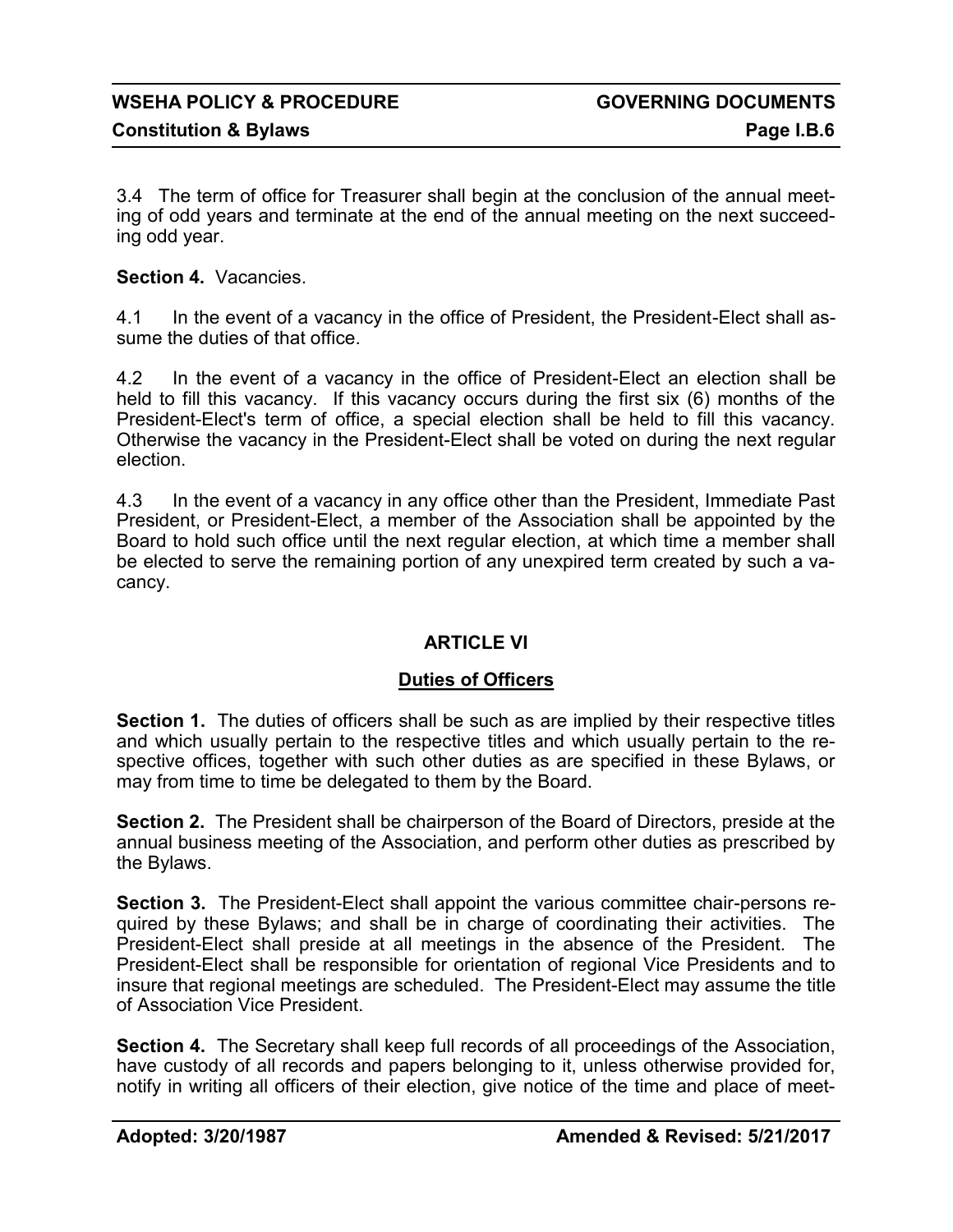ings, and conduct the correspondence of the Association.

**Section 5.** The Treasurer shall have charge of all monies of the Association. The Treasurer, or other officer of the Association or the Executive Secretary under the direction of the Treasurer, shall deposit the same in a depository. The Treasurer shall report the financial condition of the Association to the Board quarterly and whenever requested to do so by the Board. All disbursements of monies shall be made only by check of the Association signed by the Treasurer. Any disbursement over \$2000 shall be made by check signed by both the Treasurer and either the President, Immediate Past President, or President Elect in accordance with Policy & Procedure of the Board.

### **ARTICLE VII**

### **Board of Directors**

**Section 1.** There shall be a Board of Directors, hereinafter referred to as the Board, which shall consist of the President, President Elect, Immediate Past President, Secretary, and Treasurer.

**Section 2.** In addition, there shall be five (5) Regional Vice-Presidents who shall serve on the Board as representatives of each of the regions specified in Article IV of these Bylaws.

2.1 The Regional Vice-Presidents shall be elected for a term of at least one (1) year or until successors have been duly elected or appointed in accordance with the provisions of these Bylaws.

2.2 Each Regional Vice-President shall be representative of a separate geographical region as defined in Article IV of these Bylaws.

2.3 Each Regional Vice-President shall be elected by a majority of the votes cast by the members of the region in accordance with these Bylaws.

**Section 3.** The NEHA Region 1 Vice-President shall be invited to all meetings of the Board of Directors and shall be an ex-officio, non-voting member of the Board.

**Section 4.** The Board of Directors may appoint an Executive-Secretary who shall be an ex-officio, non-voting member of the Board.

### **ARTICLE VIII**

### **Duties of the Board of Directors**

**Section 1.** The Board of Directors shall conduct and carry on the affairs of the Associ-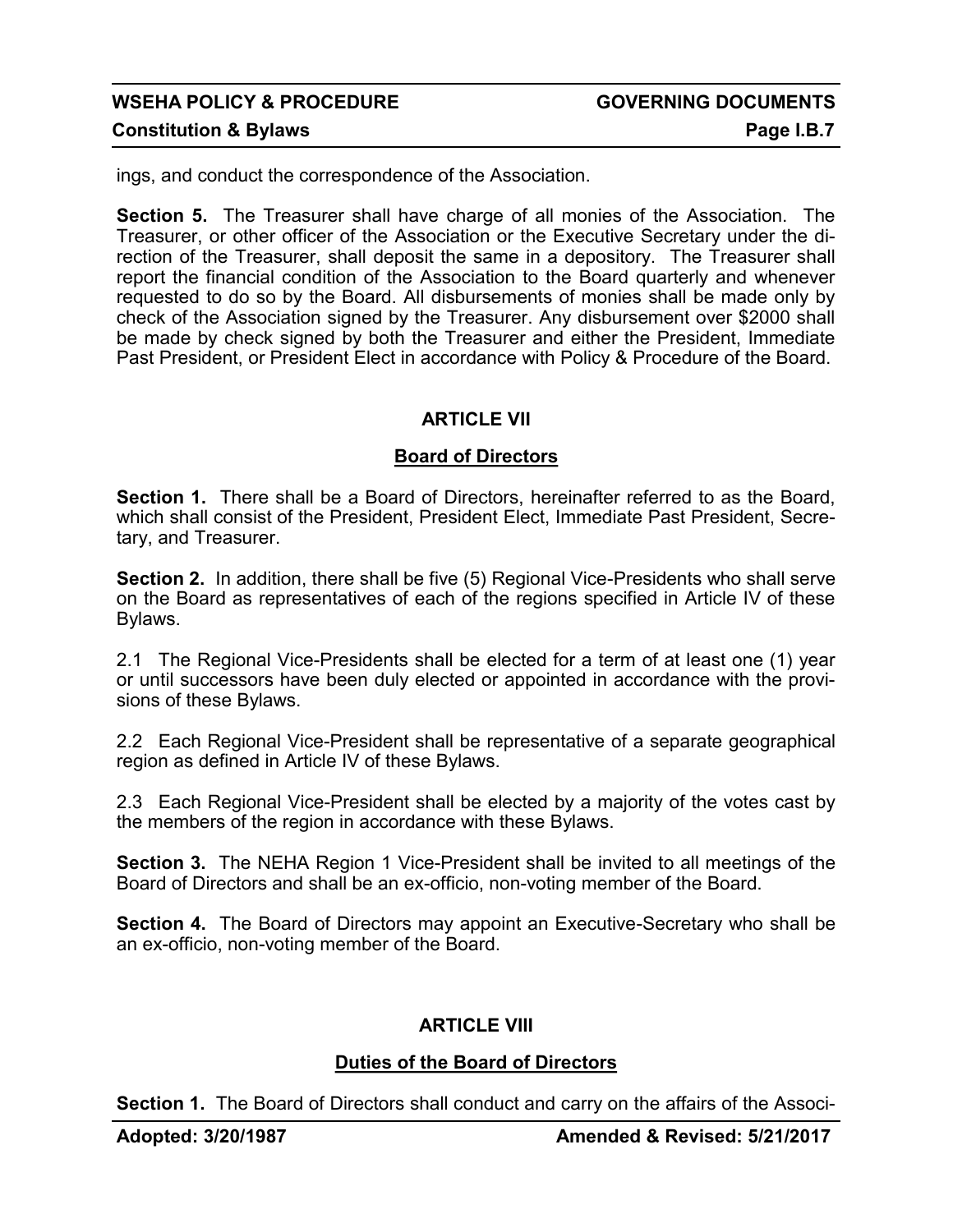ation.

1.1 The Board shall select and fix compensation and conditions of employment for such employees and contractors as it may deem necessary.

1.2 The Board shall select a depository or depositories for the funds of the Association.

1.3 The Board shall provide for the establishment and maintenance of the various committees and activities of the Association.

1.4 The Board shall fix the time and place of the annual meeting.

1.5 The Board shall appoint various committees to make studies and report findings to the Board.

1.6 The Board shall develop and maintain a policy and procedures manual to provide guidance to the officers, directors and committees in conducting the affairs of the Association. The policy and procedures manual shall contain, as a minimum, a record of Board actions, an annual calendar of events, and operating instructions and guidelines for the conduct of the association's business which has been proscribed by these Bylaws.

**Section 2.** The Executive-Secretary, shall conduct the day-to-day operations of the Association and such other duties as may be delegated by the Board. In the event the Board decides not to employ or contract for an Executive-Secretary, any duties delegated to the Executive-Secretary by these Bylaws shall be the responsibility of the elected Secretary.

**Section 3.** Each Regional Vice-President shall represent the Board to their respective region and shall represent regional members to the Board.

3.1 The Regional Vice-Presidents shall organize and conduct regular regional educational and business meetings.

3.2 The Regional Vice-Presidents shall also serve on the nominating and membership committees.

**Section 4.** The Board of Directors shall have the same rights, privileges and duties as are generally conferred upon any board of directors in addition to any other duties as are prescribed in these Bylaws.

**Section 5.** A simple majority of the number of directors with voting privileges shall constitute a quorum. A director participating in a meeting by conference call shall be counted. No Association business may be finalized without a quorum present.

### **ARTICLE IX**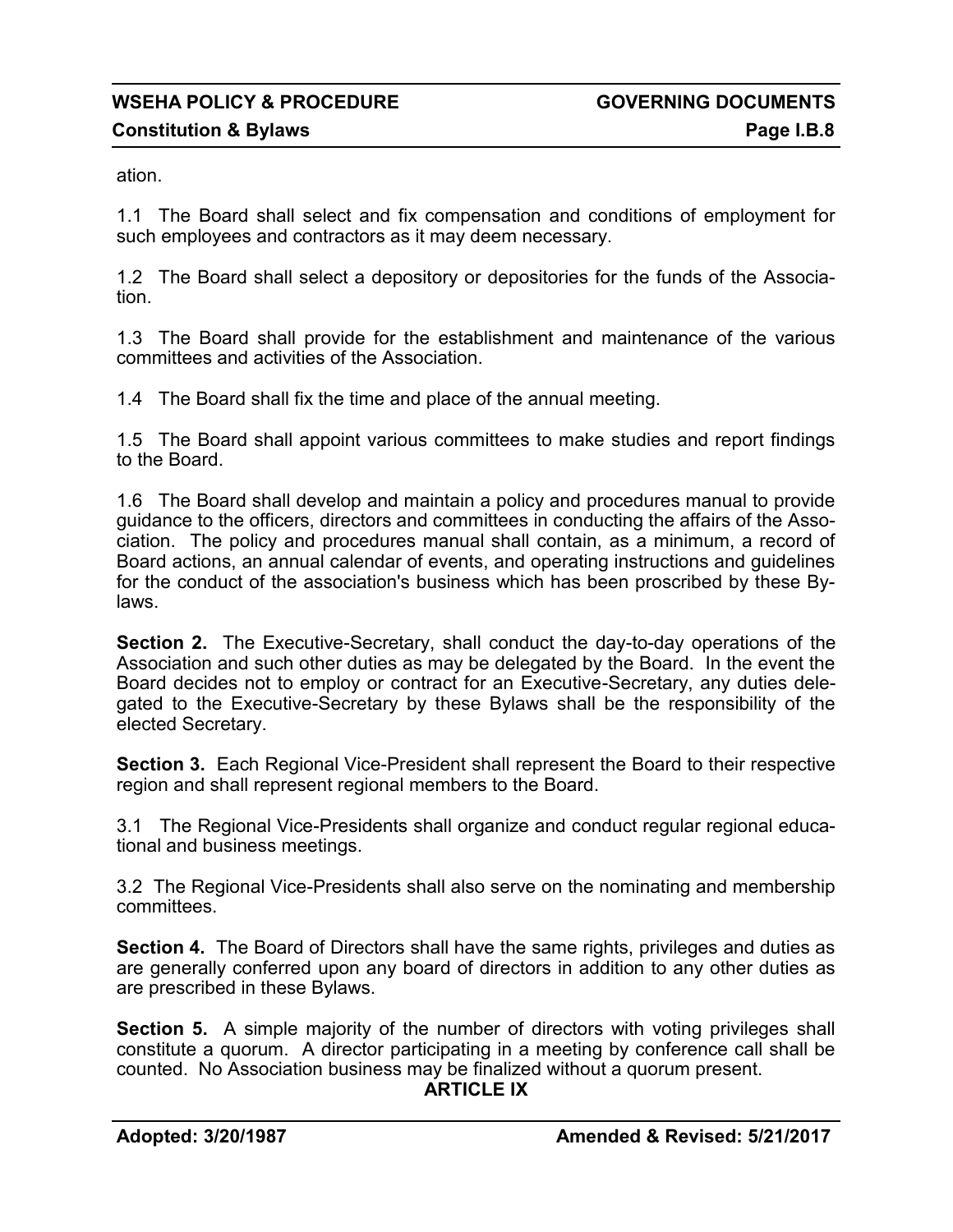### **Committees**

**Section 1.** The Association shall have the standing committees designated in this Article.

1.1 The members of each standing committee shall be members of the Association in good standing at the time of their appointment to the committee. The number of members designated for each committee shall be considered the minimum number, and unless a maximum number is specifically designated, any number of members may be added, subject, however, to the provision that the number of members of each committee shall always be an odd number.

1.2 Except as may otherwise be provided for in these Bylaws, each committee may select a vice-chair who shall normally be appointed to fill the position of committee chair in the following year in accordance with the provisions of these Bylaws.

1.3 The duties of each of the standing committee of the Association shall be as prescribed in this Article together which such additional duties as may from time to time be delegated to them by the Board.

**Section 2.** Finance Committee.

2.1 The Finance Committee shall consist of three (3) or more members who shall be concerned with the overall financial condition of the Association and who shall lend advise and support to the Treasurer.

2.2 The Finance Committee shall prepare a yearly budget for submission to the Board in accordance with a calendar established by the Board.

2.3 The Finance Committee shall be responsible for having the financial records of the Association reviewed annually.

2.4 The Finance Committee shall work with the other standing committee to devise ways and means of raising funds for the operation of the Association.

**Section 3.** Nominations and Awards Committee.

3.1 The Nominations and Awards Committee shall consist of seven or more members, selected as follows: the regional Vice-Presidents and two members at large.

3.2 After a canvass of the membership, the Nominations and Awards Committee shall select one or more members as candidates for the offices of President-Elect (annually), Secretary (even years only), and Treasurer (odd years only).

3.3 The Nominations and Awards Committee shall solicit nominations for each of the awards of the Association (other than scholarships); consider the merits of each of the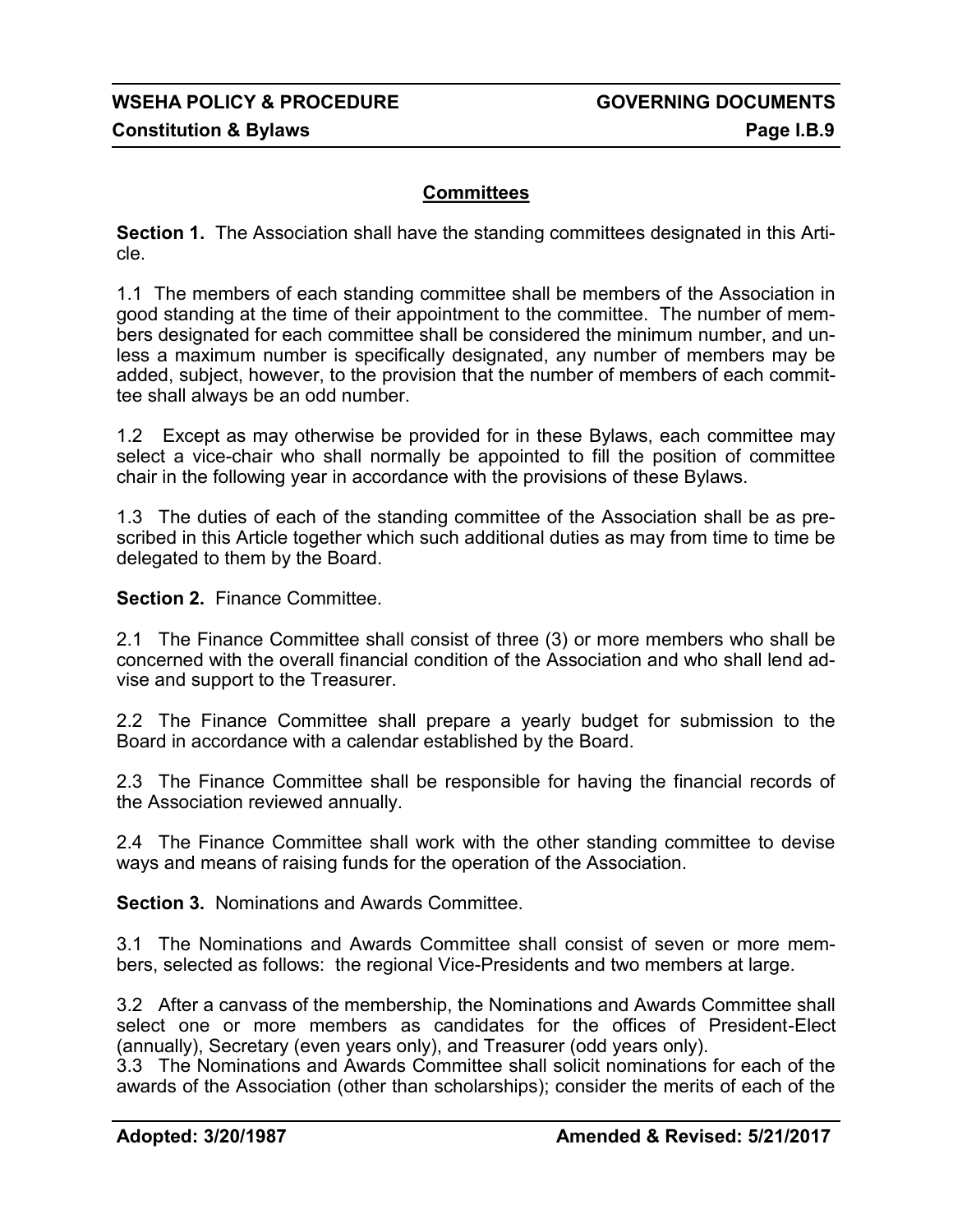candidates so nominated; and, make recommendations to the Board regarding the award of such honors.

3.4 The Nominations and Awards Committee shall consider the merits of all resolutions designed to honor a member or other individual, and present a report at the annual meeting on each resolution, together with a recommendation to membership.

**Section 4.** Policy and Procedures Committee.

4.1 The Policy and Procedures Committee shall consist of three or more members who shall be responsible for considering issues of basic policies and directions of the Association which may be delegated to it by these Bylaws or the Board of Directors.

4.2 The Policy and Procedures Committee shall review all proposals for amendments or revisions to the Articles of Incorporation or to the Constitution and Bylaws of the Association, and submit a report to the Board with their recommendations concerning such proposed changes. The Committee shall draft proposed amendments to the Constitution and Bylaws of the Association at the request of the Board.

4.3 The Policy and Procedures Committee shall study existing and proposed legislation of importance to the members, and shall consider ways and means of promoting appropriate laws and ordinances relative to environmental health.

4.4 The Committee shall consider all resolutions referred to it by the Secretary and present a report at the annual meeting on each resolution, together with a recommendation to membership.

### **Section 5.** Education Committee.

5.1 The Education Committee shall consist of three or more members who shall be responsible for devising and putting into effect ways and means of improving the professional standards and technical competency of the members and of enabling them to better educate the public in all phases of environmental health.

5.2 The Education Committee shall be responsible for providing training opportunities to the membership need and/or for facilitating membership participation in professional continuing education. The Committee shall work closely with the Membership and Benefits Committee in carrying out their responsibilities under this section.

5.3 The Education Committee shall cooperate with the editors of the WSEHA Newsletter and the Journal of Environmental Health for dissemination of information and educational materials.

5.4 A subcommittee shall be delegated responsibility for arranging an annual swimming pool conference, and a similar subcommittee shall be formed for each education-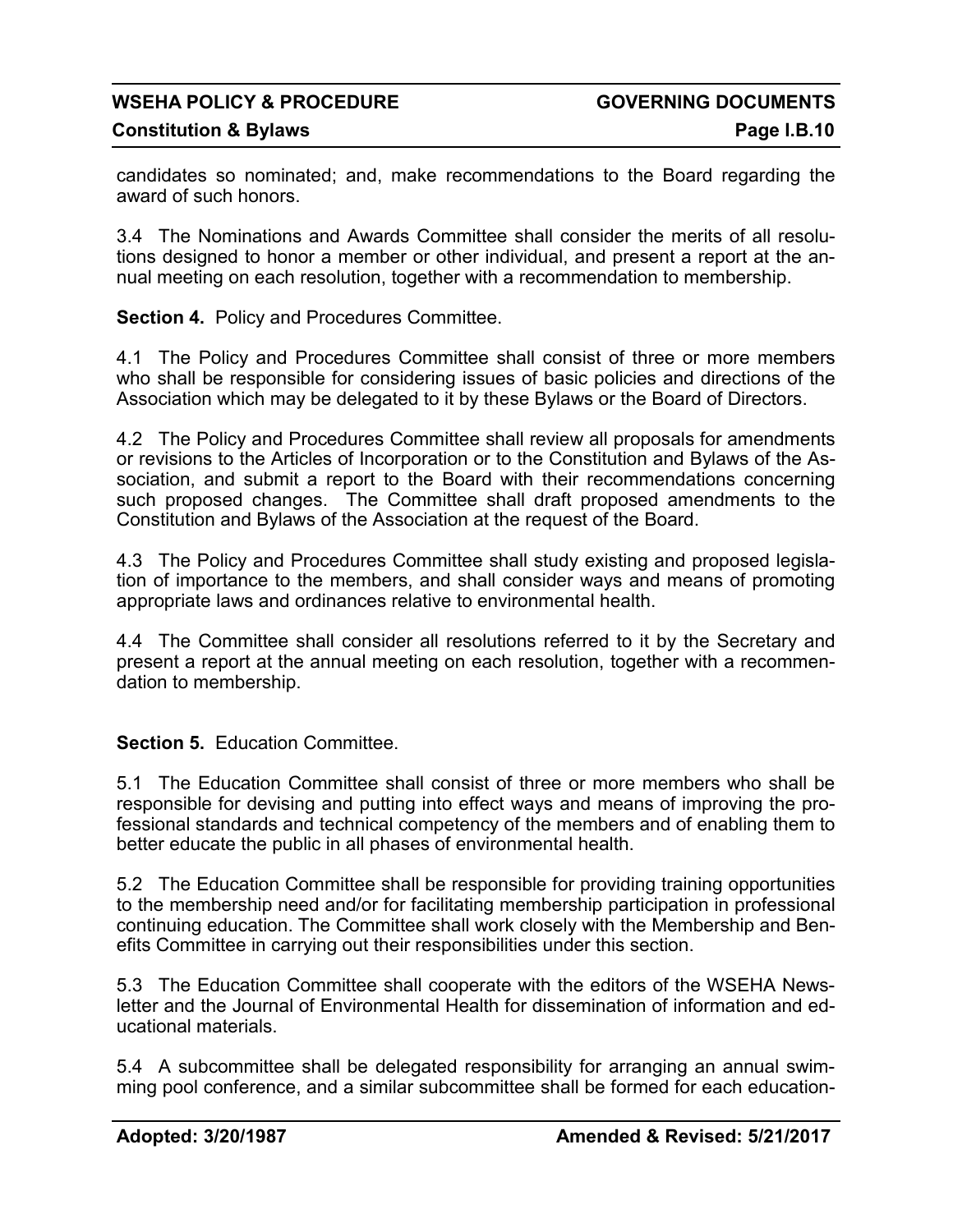### **Constitution & Bylaws Page I.B.11**

al conference sponsored, or cosponsored, by the Association, except for the Annual Educational Conference of the Association, for which there shall be a separate standing committee as provided for in this Article.

**Section 6. Publications Committee.** 

6.1 The Publications Committee shall consist of five or more members with at least one member selected from each of the regions specified in Article IV of the these Bylaws.

6.2 The chairperson of the Committee shall be the editor of the WSEHA Newsletter and may be appointed for a term of two years. The editor shall be responsible for editing the Newsletter in accordance with the objectives and policies adopted by the Board.

6.3 Members of the Committee, other than the chairperson, shall be appointed for a minimum of one (1) year, and shall be known as associate editors. The associate editors shall be responsible for obtaining contributions from the membership in their region and forwarding them to the editor.

**Section 7.** Membership and Benefits Committee.

7.1 The Membership and Benefits Committee shall consist of five (5) or more members with at least one (1) member selected from each of the regions specified in Article IV of the these Bylaws.

7.2 The Membership and Benefits Committee shall devise ways and means of sustaining and increasing the membership of the Association.

7.3 The Membership and Benefits Committee shall devise ways and means for the establishment of programs and activities which will directly, or indirectly, benefit the members of the Association. This Committee shall cooperate with and compliment the activities of the Finance, Education, and Annual Educational Conference Committees.

7.4 The Membership and Benefits Committee shall oversee the conduct of any scholarship and/or training stipend programs established by the Association.

7.5 A student scholarship program shall be established to provide a financial reward to one or more deserving undergraduate students each year.

a. The student scholarship program shall be named the Cind Treser Memorial Student Scholarship program and shall be used to assist undergraduate students according to such criteria as may be established by the Board of Directors.

b. A subcommittee of three or more members, one of whom shall be a faculty member of an accredited environmental health program, shall be formed to re-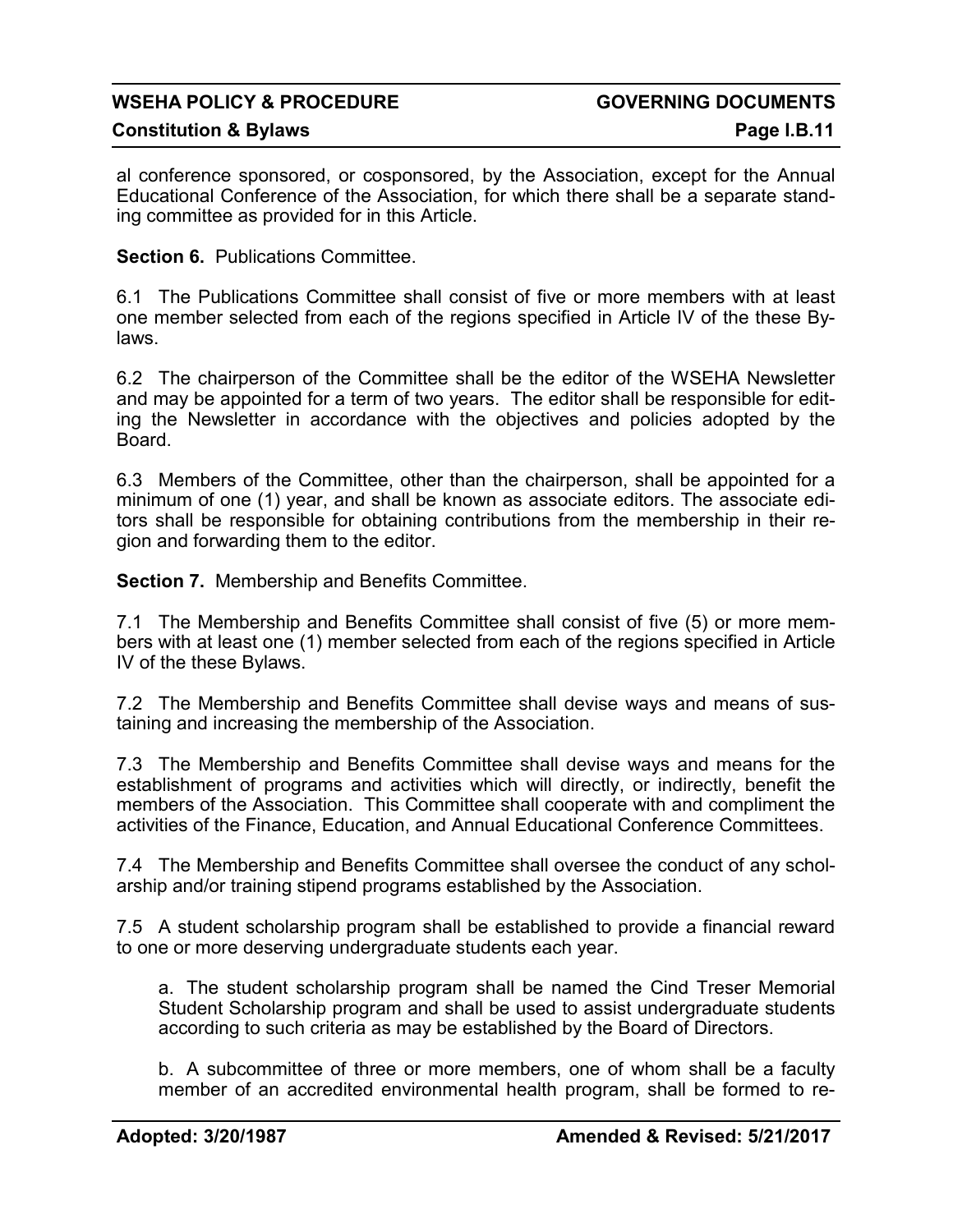view applications for this award.

**Section 8.** Annual Educational Conference Committee.

The Annual Educational Conference Committee shall consist of five (5) or more members. A person volunteering to chair the AEC shall serve as vice chair the year before becoming the chair. The out-going chair of this Committee shall serve as an *ex officio* member of the committee for the succeeding year.

8.2 The Annual Educational Conference Committee shall be responsible for the arrangement and conduct of an Annual Educational Conference.

8.3 The Annual Educational Conference Committee shall cooperate and coordinate their activities with those of the Nominations and Awards Committee and such other standing or special committee which may be involved with the Conference.

**Section 9.** International Health Committee.

9.1 The International Health Committee shall consist of three (3) or more members who are interested in international health issues.

9.2 The mission of the International Health Committee shall be to promote environmental health in the international setting in order to prevent death and disease commonly associated with poor environmental conditions.

9.3 The responsibilities of the International Health Committee shall include, but not be limited, to:

a. Advising the Board of Directors on current international health needs;

b. Motivating WSEHA members to be interested in international health concerns and opportunities; and,

c. Coordinating the activities and exchange of international health information between WSEHA and other agencies and groups.

### **ARTICLE X**

### **Meetings**

**Section 1.** There shall be an annual meeting of the Association at a time and place to be fixed by the Board of Directors.

**Section 2.** There shall be an Annual Educational Conference which shall be held at a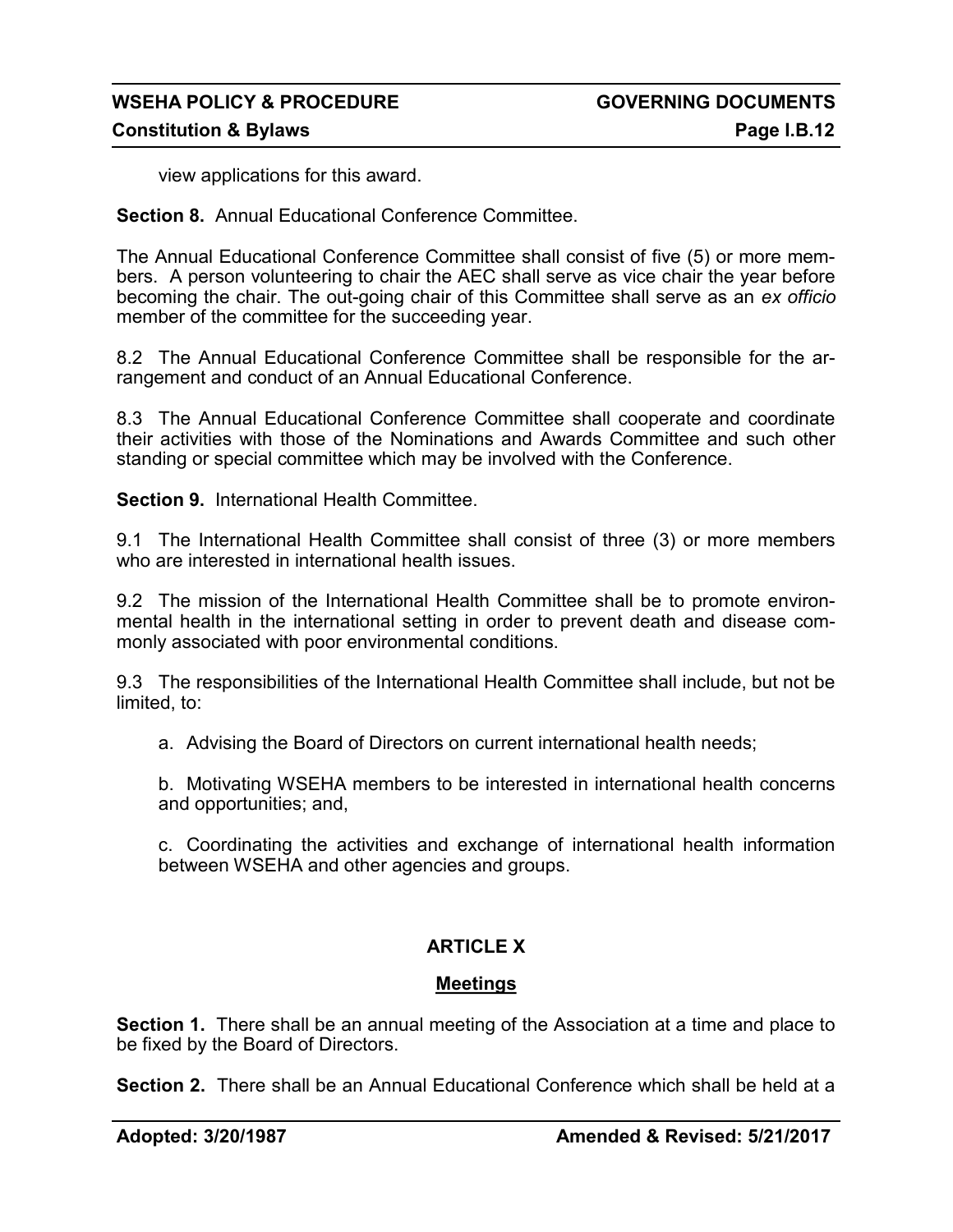### **Constitution & Bylaws Page I.B.13**

time and place to be fixed by the Annual Educational Conference Committee and approved by the Board of Directors. The Board of Directors may suspend holding an AEC in any year it considers a significant financial loss to the Association is likely to occur.

### **ARTICLE XI**

### **Nominations and Elections**

**Section 1.** Regular, associate and emeritus members of the Association, in good standing, shall be entitled to vote, in all matters which shall be brought before the membership in accordance with the provisions of these Bylaws. These categories of membership shall be known as eligible voters. Eligible voters are not required to work or live in Washington State.

**Section 2.** The members of the Association shall elect the officers provided for in these Bylaws by ballot.

2.1 *President, President Elect, and Immediate Past President*. The President Elect shall be elected annually. The President Elect of the preceding year shall automatically become President. The President shall then become Immediate Past President, and the Immediate Past President shall retire from the Board. If there ever should be a vacancy in the President Elect position, the members shall elect both a President Elect and President to complete the unexpired term.

2.2 *Secretary and Treasurer*. The members of the Association shall elect biannually in alternate years a Treasurer and a Secretary.

**Section 3.** Nominations.

3.1 The Nominations and Awards Committee shall submit to the chair of the Board the slate of candidates selected.

3.2 Other nominations for the office of President Elect, Secretary and Treasurer may be made by petition. Such petitions shall be deemed valid when signed by at least five (5) eligible voters and received by the Secretary or Executive Secretary at least two (2) weeks prior to the date set for the mailing of the ballots. The Board shall instruct the Secretary or Executive Secretary to place the names of any persons thereby nominated on the ballot, together with the names of candidates selected by the Nominations and Awards Committee.

**Section 4.** Election of Officers.

4.1 The Board shall have a ballot prepared containing the names of all valid nomi-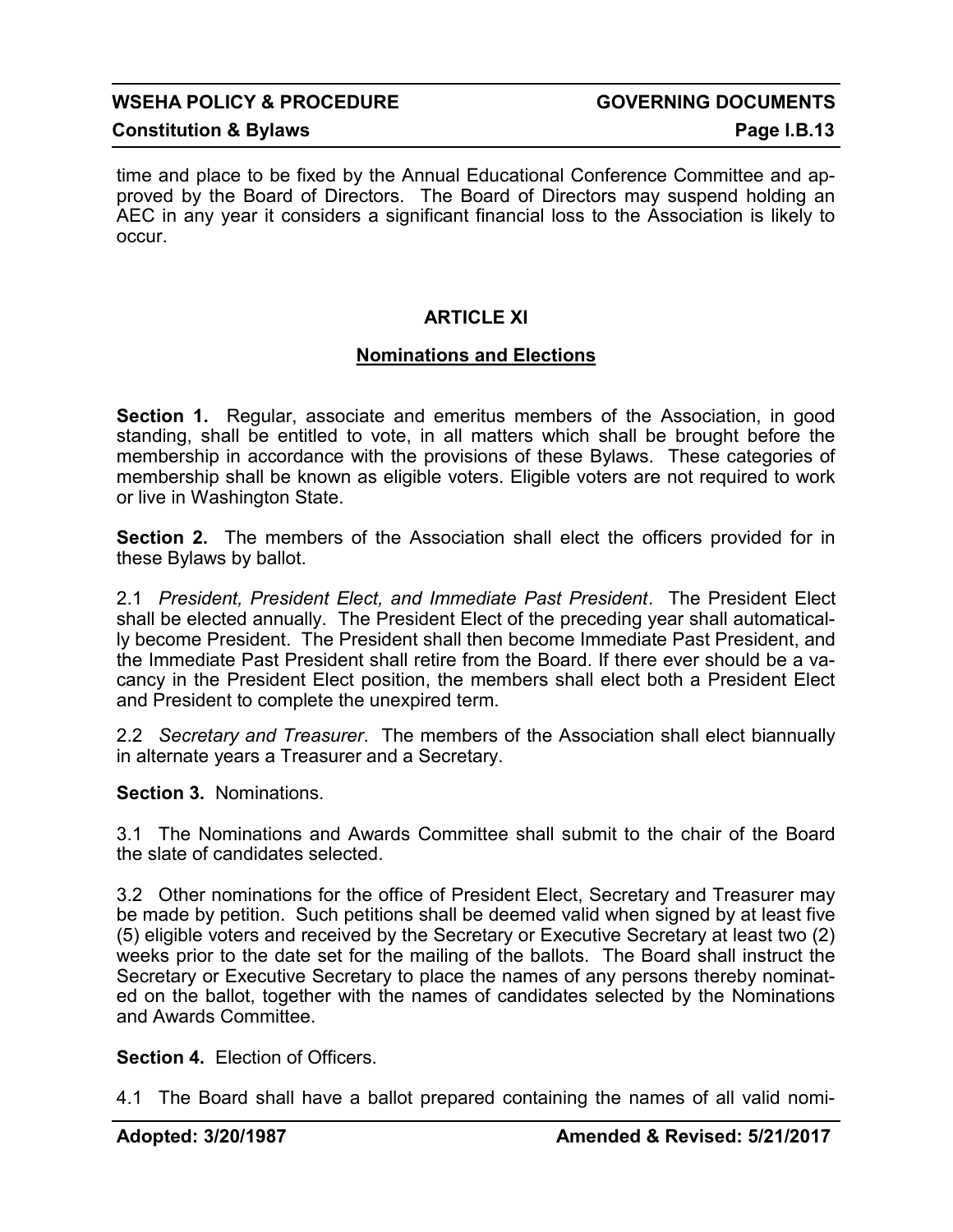nees for each position to be filled, together with a space for "write-in" candidates.

4.2 These ballots shall be mailed to all members eligible to vote, by the Secretary or Executive Secretary no later than thirty (30) days prior to the annual business meeting

4.3 The members shall mark the ballot, insert it in an envelope provided by the Association which shall then be sealed. Such envelope shall be marked by the Association with the words "ballot envelope" and be addressed to the Association's mailing address which should be received by the Secretary or Executive Secretary. All such ballots must be received by the Secretary or Executive Secretary by such date as shall be specified on the ballot, but which in no case shall be any later than ten (10) days prior to the annual business meeting of the Association, except ballots may be returned in person to a designated officer of the Association at the Annual Educational Conference not later than three (3) hours before the start of the annual business meeting.

4.4 The Secretary and two (2) or more eligible voters shall open and count the ballots. The Secretary shall certify the results of the election and notify the President no later than six (6) days after the date designated for counting. The President shall then notify the candidates with the results.

**Section 5.** The nomination and election of Regional Vice-Presidents shall be at a regional meeting conducted by the incumbent regional Vice-President.

5.1 Candidates for the office of Regional Vice-President shall be eligible voters in the Association.

5.2 The results of the election of the new Regional Vice-President shall be certified to the Board by the incumbent not later than ten (10) days prior to the date set for the annual meeting.

**Section 6.** If a member cannot attend the annual business meeting, or must leave prior to the voting on an issue, he/she may assign a proxy. All such proxy designation must be in writing and in the possession of the Secretary or President prior to the time set for the start of the annual meeting. It shall be up to the discretion of the President or Secretary to determine whether or not the proxy is valid.

**Section 7.** The Board may send a ballot to the entire membership by mail or other means on any question.

**Section 8.** Any proceeding of, or action taken at, an annual business meeting of the Association may be voided by eligible voters supporting a written petition.

8.1 Notice that such a petition is being prepared must be received by the Board within thirty (30) days of the adjournment of the annual business meeting and the completed petition must be received by the Board within sixty (60) days of such notice.

Receipt of a valid petition signed by five (5) or more regular, associate, or emeritus members in good standing shall require that such proceeding or action be referred to the entire membership for vote by mail ballot.

A proceeding or action will be voided if such a petition is supported by a vote of fifty percent (50%) or more of the eligible voters of the Association who cast ballots.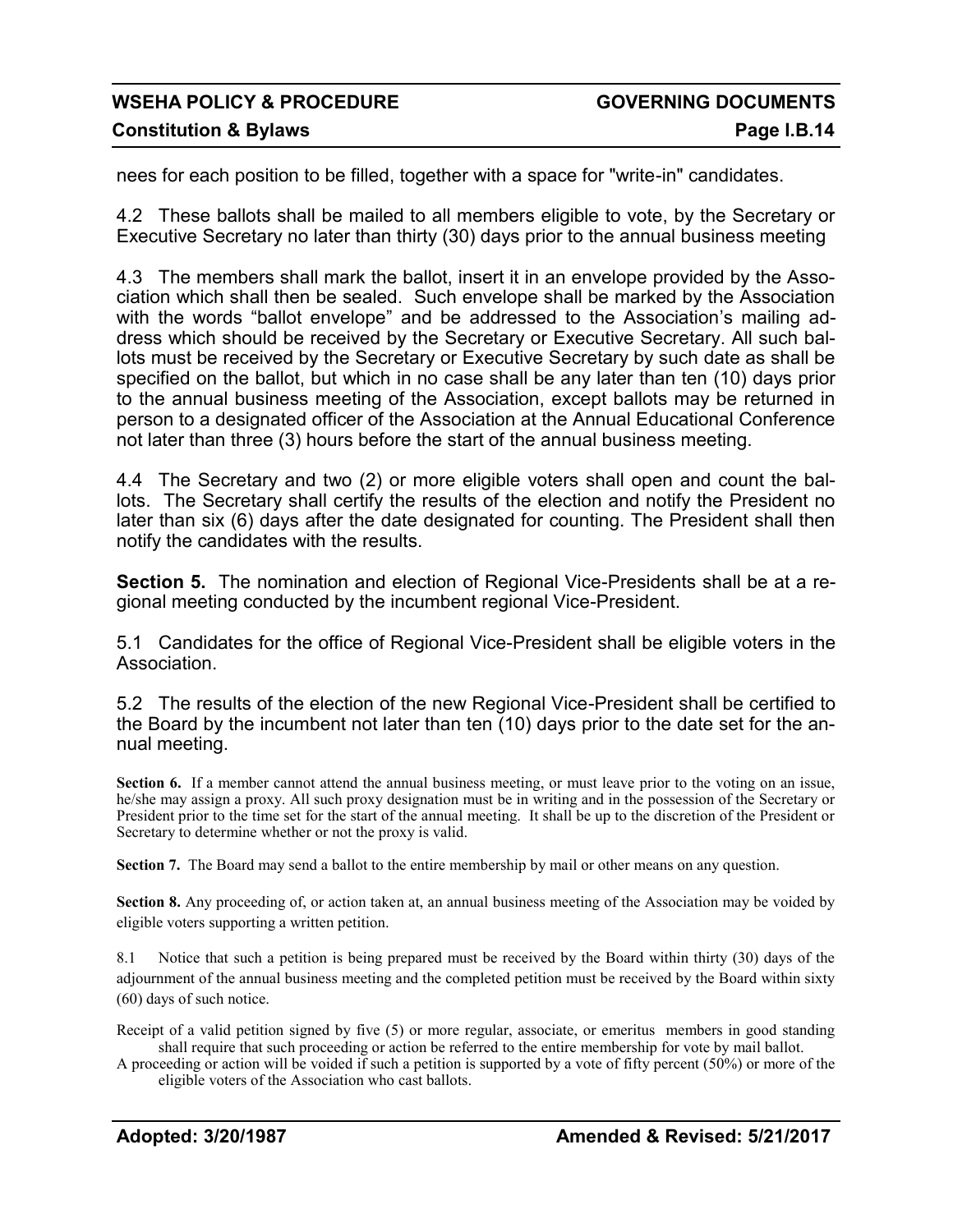## WSEHA POLICY & PROCEDURE **All the COVERNING DOCUMENTS**

later than six (6) days after the date designated for counting. The President shall then notify the candidates with the results.

**Section 5.** The nomination and election of Regional Vice-Presidents shall be at a regional meeting conducted by the incumbent regional Vice-President.

5.1 Candidates for the office of Regional Vice-President shall be eligible voters in the Association.

5.2 The results of the election of the new Regional Vice-President shall be certified to the Board by the incumbent not later than ten (10) days prior to the date set for the annual meeting.

**Section 6.** If a member cannot attend the annual business meeting, or must leave prior to the voting on an issue, he/she may assign a proxy. All such proxy designation must be in writing and in the possession of the Secretary or President prior to the time set for the start of the annual meeting. It shall be up to the discretion of the President or Secretary to determine whether or not the proxy is valid.

**Section 7.** The Board may send a ballot to the entire membership by mail or other means on any question.

**Section 8.** Any proceeding of, or action taken at, an annual business meeting of the Association may be voided by eligible voters supporting a written petition.

8.1 Notice that such a petition is being prepared must be received by the Board within thirty (30) days of the adjournment of the annual business meeting and the completed petition must be received by the Board within sixty (60) days of such notice.

- Receipt of a valid petition signed by five (5) or more regular, associate, or emeritus members in good standing shall require that such proceeding or action be referred to the entire membership for vote by mail ballot.
- A proceeding or action will be voided if such a petition is supported by a vote of fifty percent (50%) or more of the eligible voters of the Association who cast ballots.

### **ARTICLE XII**

### **Resolutions**

**Section 1.** Resolutions may be proposed in writing by five (5) regular, associate or emeritus members in good standing. All resolutions must be submitted to the Secretary of the Association at least thirty (30) days prior to their submission to the membership for a vote, except that the Board may waive the thirty (30) day requirement in exceptional circumstances.

**Section 2.** The Secretary shall submit one (1) copy of the resolution to the Board and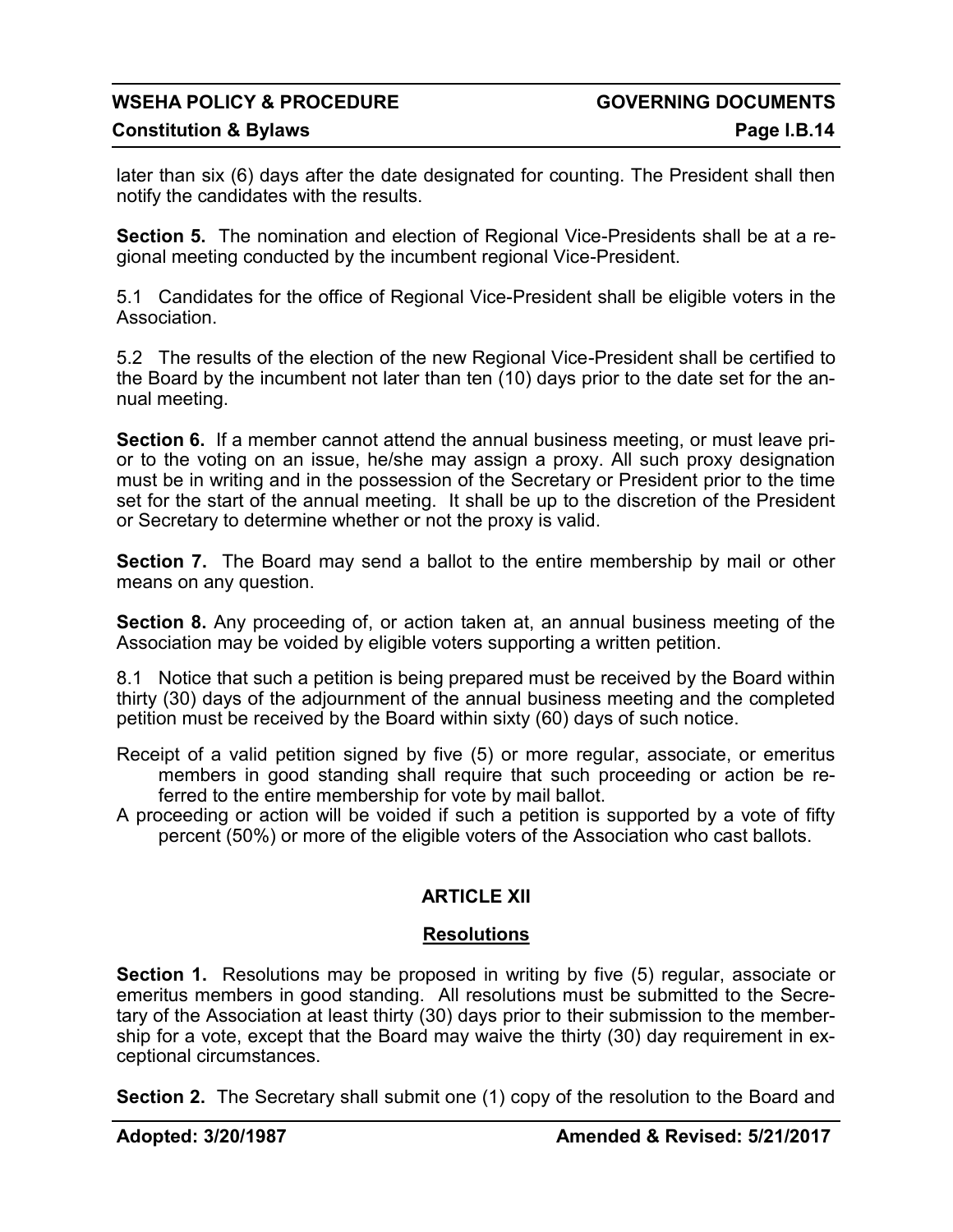**Section 2.** The Secretary shall submit one (1) copy of the resolution to the Board and one copy to either the Nominations and Awards Committee or the Policy and Procedures Committee, depending upon the nature of the resolution, for review, editing and recommendation.

**Section 3.** The Association shall not act on any resolution dealing with controversial questions which are fundamentally racial or religious in character.

### **ARTICLE XIII**

### **Parliamentary Authority**

The rules contained in the current edition of Robert's Rules of Order Newly Revised shall govern the Association in all cases to which they are applicable and in which they are not inconsistent with these Bylaws and any special rules of order which the Association may adopt. The Board of Directors may adopt a policy for Board Members to cast votes by e-mail, provided the policy substantially follows Robert's Rules of Order Newly Revised.

### **ARTICLE XIV**

### **Amendments**

These Constitution and Bylaws may be amended by a two-thirds vote of the eligible membership who cast their ballots, provided that the proposed amendment has been presented to the membership at least thirty (30) days prior to the date of voting.

### **ARTICLE XV**

### **Severability**

Should any section, paragraph, phrase or clause of this document be declared invalid or unconstitutional for any reason, the remainder of the document shall not be affected thereby.

**\* \* \* \* \***

Adopted: March 20, 1987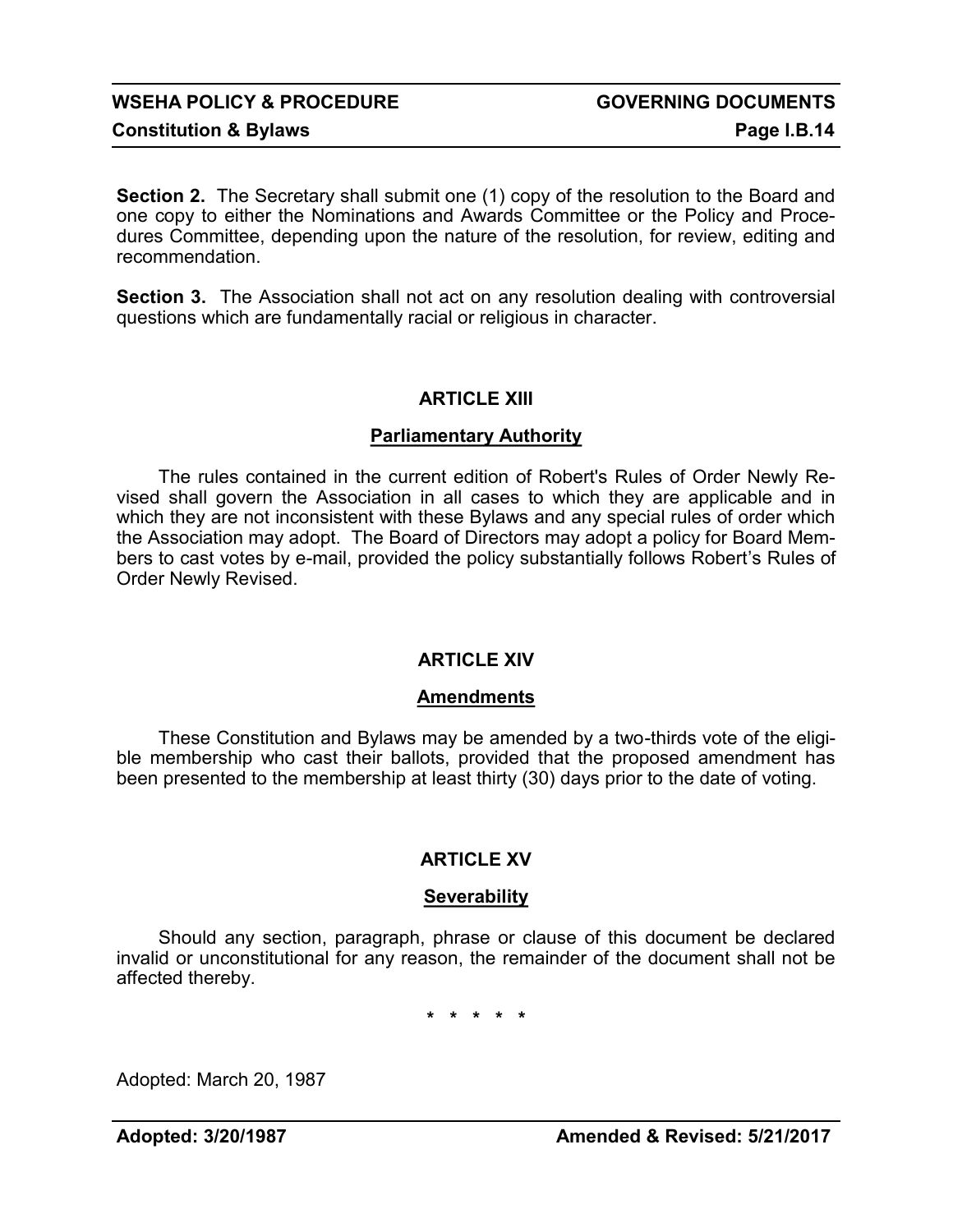Last Amended: March 14, 2011

### **HISTORY**

### **Constitution**

| Adopted: | April 4, 1961 |  |
|----------|---------------|--|
|----------|---------------|--|

| Amended: | November, 1965<br>December, 1970                  | January, 1967<br>December, 1973               |
|----------|---------------------------------------------------|-----------------------------------------------|
|          | December, 1975<br>October, 1977<br>November, 1978 | March, 1977<br>May, 1978<br><b>July, 1979</b> |
| Revised: | May, 1980                                         |                                               |

| Amended: | October, 1980 | April, 1981   |
|----------|---------------|---------------|
|          | April, 1982   | April, 1983   |
|          | April 1988    | December 1988 |

### **Bylaws**

Adopted: April 4, 1961

| Amended: | November, 1965 | January, 1967  |
|----------|----------------|----------------|
|          | December, 1970 | December, 1973 |
|          | December, 1975 | March, 1977    |
|          | October, 1977  | May, 1978      |
|          | November, 1978 | July, 1979     |
|          |                |                |

Revised: May, 1980

| Amended: October, 1980 |
|------------------------|
| April, 1982            |
| April, 1985            |
| December 1988          |
| April 1998             |

April, 1981 April, 1983

### **Constitution and Bylaws**

Combined and Revised: March 20, 1987